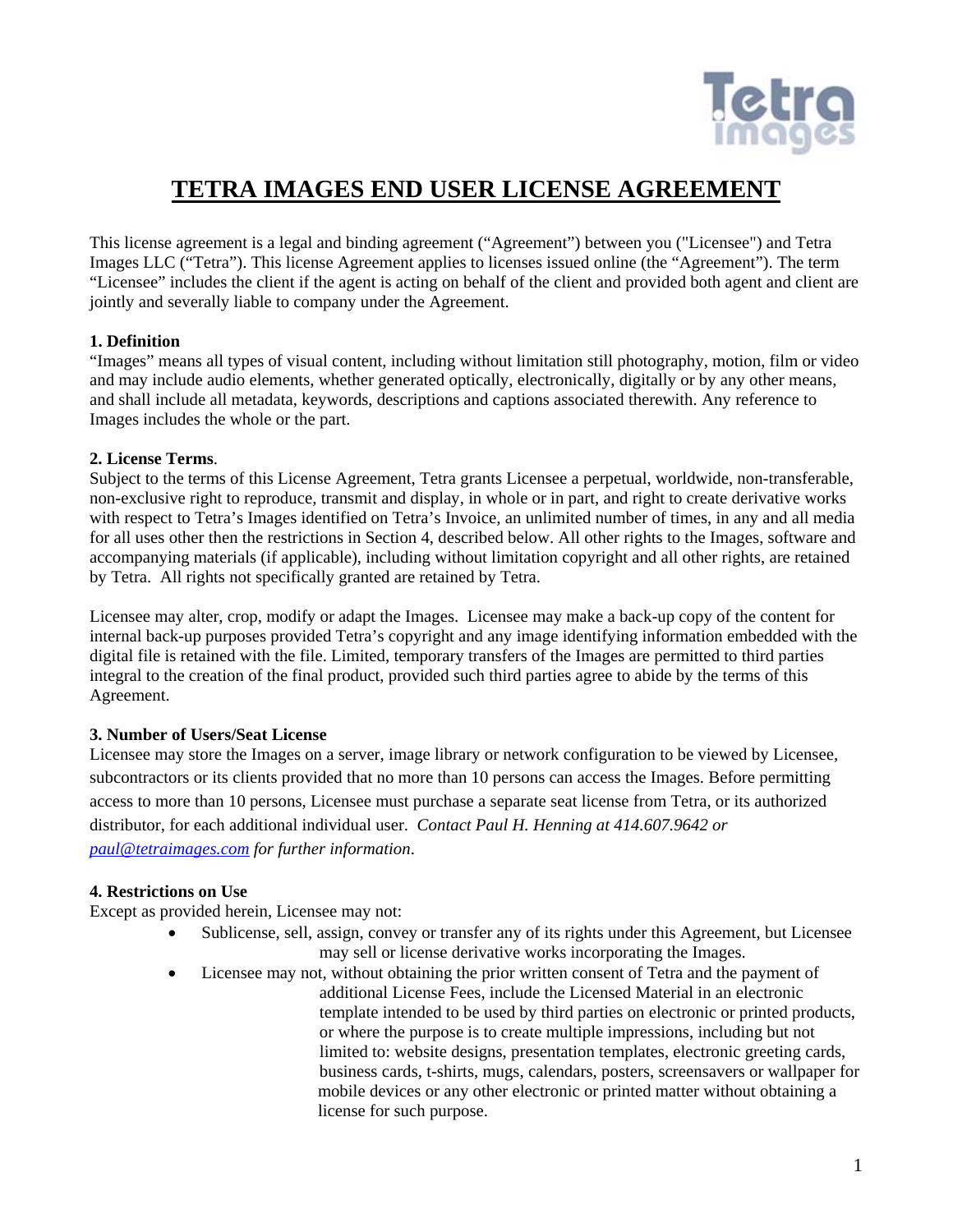

- Sell, license or distribute its final product in such a way that permits Licensee's end users to extract or access the Images as a stand-alone file.
- Incorporate the Images into a logo, trademark or service mark.
- Distribute, post or upload the Image(s) online in a downloadable format or enable it to be distributed via mobile devices.
- Use any Image in a pornographic, defamatory, libelous or otherwise illegal manner, whether directly or in context or juxtaposition with other subject matter and materials.
- With respect to the software on the CD-ROM or other storage media, decompile, reverse engineer, disassemble or otherwise reduce the software to a human readable form.
- Use any of the Images in any manner prohibited by any export laws, restrictions or regulations.
- Licensee may not falsely represent, expressly or impliedly, that Licensee is the original creator of a visual work that derives a substantial part of its artistic components from the Images.

## **5. Product Endorsement or Sensitive Use Disclaimer**

If any Image featuring a model is used in a manner that would lead a reasonable person to believe that the model personally uses or endorses a product or service, or if the depiction of the model is used in connection with a subject that would be unflattering, embarrassing or unduly controversial to a reasonable person, Licensee must accompany each such use with a conspicuous statement that indicates that the person is a model and that the Image is being used for illustrative purposes only. These requirements are without prejudice to the obligations of Tetra regarding use of the Images contained elsewhere throughout this Agreement.

## **6. Releases**

Model releases are available on Image(s) containing models upon request. Names are removed to protect the privacy of the model, Other than model releases for recognizable persons, Tetra grants no rights and makes no warranties with regard to the use of names, trademarks, trade dress, registered, unregistered or copyrighted designs or works of art or architecture depicted in any Image, and Licensee must satisfy itself that all the necessary rights or consents regarding any of the above, as may be required for reproduction, have been obtained.

Certain public and private locations, monuments, buildings and properties may be protected by copyright or trademark law. It is the responsibility of the Licensee to secure these rights before using an Image. Tetra does not warrant that property releases have been obtained for such images, nor will Tetra assume responsibility for obtaining clearances for such uses.

## **7. Indemnity**

**Company Indemnity.** Provided Tetra is not otherwise in breach of this Agreement, and subject to Section 8 below, as Licensee's sole and exclusive remedy for any breach of the representations and warranties above, Licensor shall defend, indemnify and hold harmless Licensee and its parent, subsidiaries and commonly owned or controlled affiliates and their respective officers, directors and employees from all damages, liabilities and expenses (including reasonable outside attorney fees), arising out of or connected with any actual lawsuit or legal proceeding alleging that Tetra is in breach of its warranties set forth below. No other indemnification is offered by Licensor under the Agreement

**Licensee Indemnity.** Licensee agrees to defend, indemnify and hold Tetra and its parent, subsidiaries and commonly owned or controlled affiliates and their respective officers, directors and employees harmless from all damages, liabilities and expenses (including reasonable attorneys' fees and costs), arising out of or as a result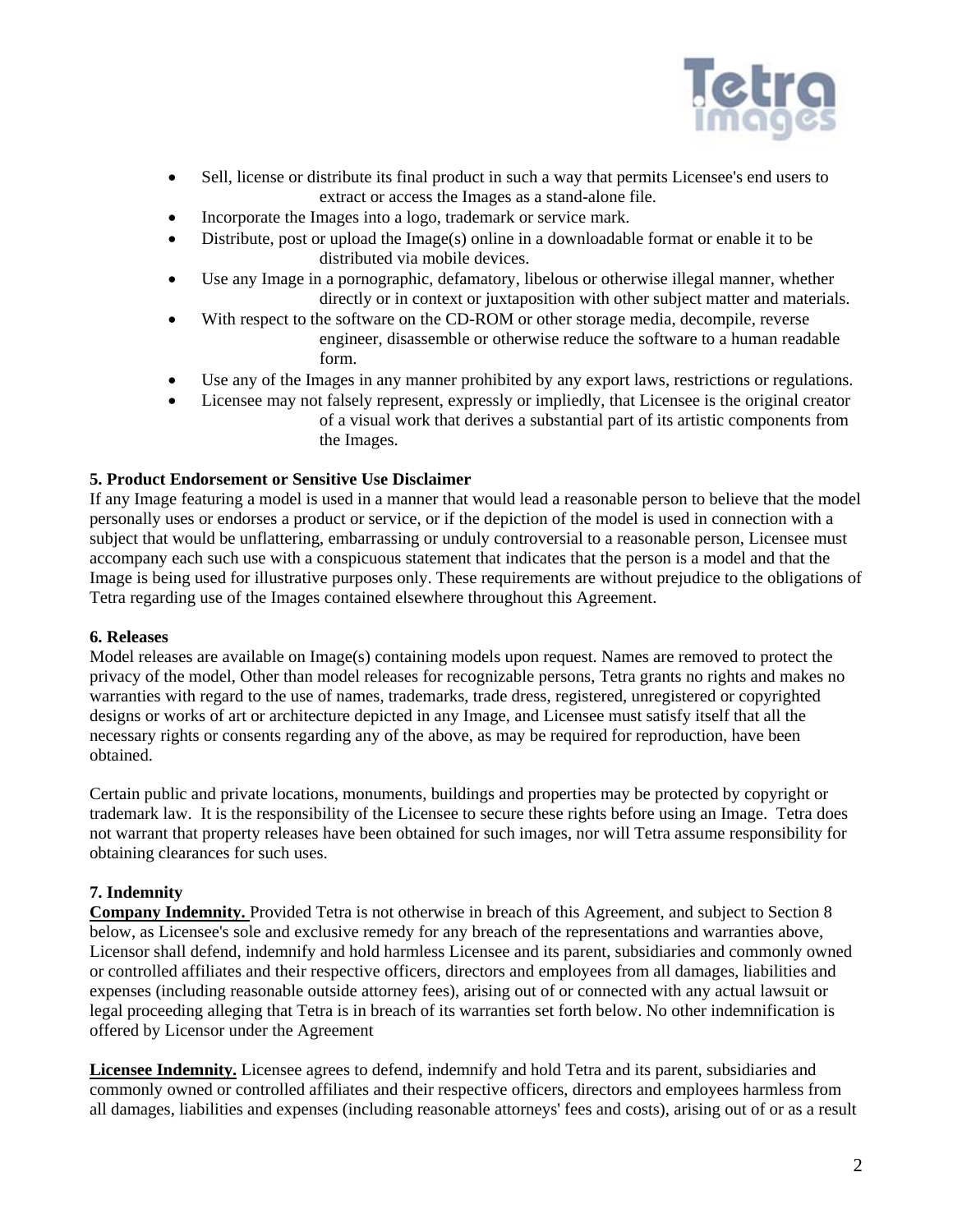

of claims by third parties relating to Licensee's use of any Image(s) outside the scope of this Agreement or any other breach by Licensee of this Agreement.

## **8. Warranties and Limitation of Liability**

Tetra represents that it has the right to grant the license herein and warrants the Images to be free from defects in material and workmanship for thirty (30) days from delivery. The sole and exclusive remedy for a breach of the foregoing warranty is the replacement of the CD-ROM or Image files, or refund of the purchase price, at Tetra's option.

TETRA MAKES NO OTHER WARRANTIES, EXPRESS OR IMPLIED, REGARDING, INCLUDING, WITHOUT LIMITATION, ANY IMPLIED WARRANTIES OF MERCHANTABILITY OR FITNESS FOR A PARTICULAR PURPOSE. TETRA SHALL NOT BE LIABLE TO LICENSEE OR ANY OTHER PERSON OR ENTITY FOR ANY GENERAL, PUNITIVE, SPECIAL, DIRECT, INDIRECT, CONSEQUENTIAL OR INCIDENTAL DAMAGES, OR LOST PROFITS OR ANY OTHER DAMAGES, COSTS OR LOSSES ARISING OUT OF LICENSEE'S USE OF THE IMAGES/FOOTAGE, OR OTHERWISE, EVEN IF TETRA HAS BEEN ADVISED OF THE POSSIBILITY OF SUCH DAMAGES, COSTS OR LOSSES. TETRA'S MAXIMUM LIABILITY ARISING OUT OF OR IN CONNECTION WITH LICENSEE'S USE OF OR INABILITY TO USE THE IMAGES/FOOTAGE (WHETHER IN CONTRACT, TORT OR OTHERWISE) SHALL, TO THE EXTENT PERMITTED BY LAW, BE LIMITED TO THE VALUE OF THE LICENSE PAID BY THE LICENSEE FOR THE USE OF THE IMAGES/FOOTAGE.

Licensee may have additional rights under state law.

Although Tetra has attempted in all cases to correctly caption the subject matter of the Images, Tetra does not warrant the accuracy of such information.

#### **9. Payment Terms**

No licenses are granted until full payment of Tetra's invoice is received. Unless credit terms have specifically been agreed directly between Tetra and the Licensee, payment of Tetra's invoices must be received on the sooner of thirty (30) days of its date net, without any discounts, or prior to the publication of any Image. The Licensee agrees to pay Tetra a service charge of two percent (2%) per month on any unpaid balance after this time period for the use of the Image.

Any disputes concerning the invoice must be submitted in writing within ten (10) business days of the invoice date, or the Licensee shall be deemed to have accepted the invoice as issued.

#### **10. Cancellation Policy for Royalty-Free Images:**

All licenses are final; no refunds or credits will be allowed. The breaking of the CD-ROM seal or downloading of an Image file is considered to be the complete fulfillment of Tetra's obligations.

### **11. Copyright Infringement and Liquidated Damages**

In the event that the Licensee utilizes any Image without or prior to the granting of a license, Tetra reserves the right to seek damages through legal means unless the Licensee agrees to reimburse Tetra, as liquidated damages, a sum equal to five (5) times the market value price charged for such use of a Royalty-Free image/Footage.

If the Licensee fails to make the payment as described above within thirty (30) days of Tetra's invoicing such fee, this liquidated damage provision shall be void and Tetra reserves the right to sue for copyright infringement, including attorneys' fees and all associated costs.